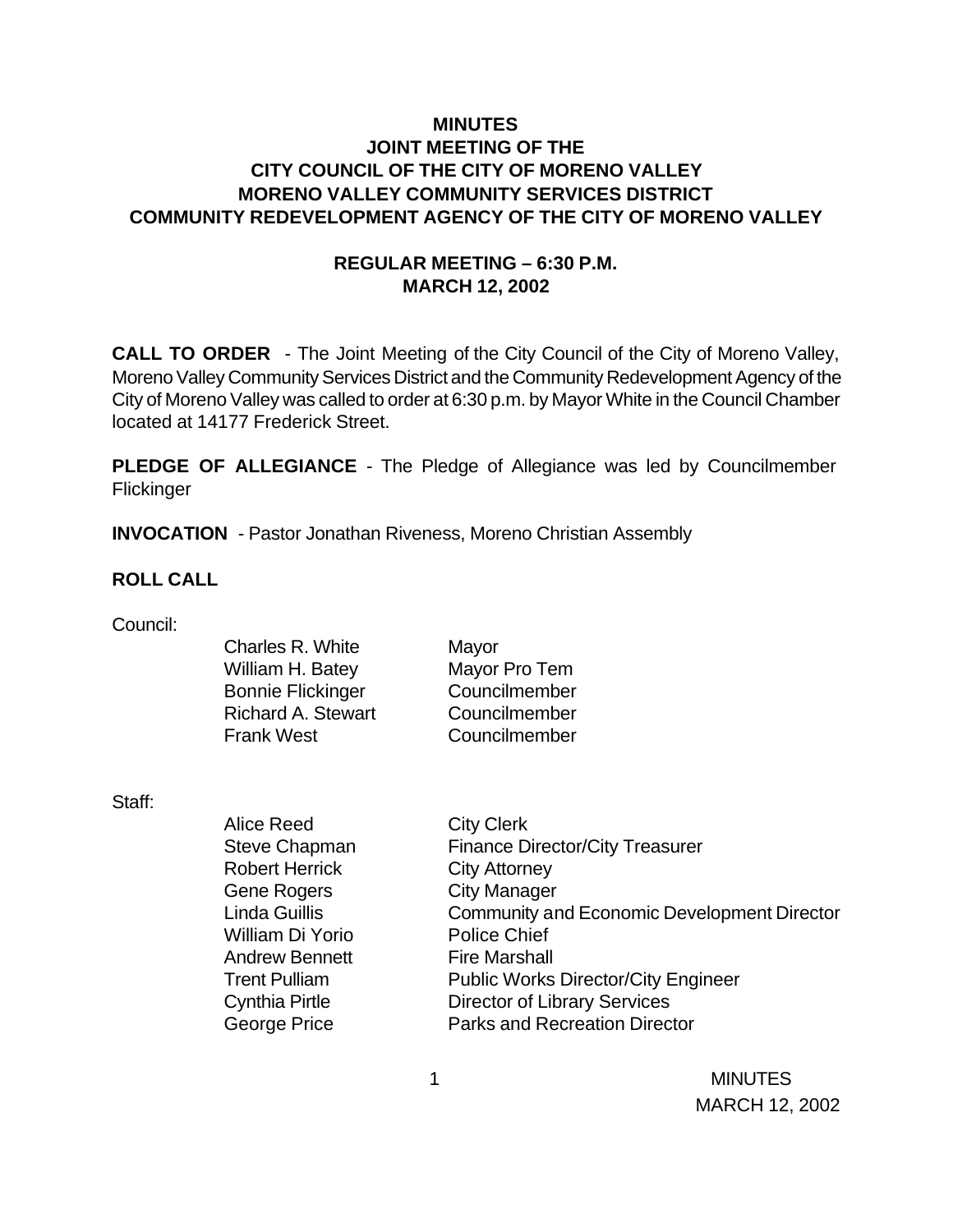Mayor White introduced Mayor Daryl Talbert and Councilmember Jeffery P. Bennett of the City of Corona

## **JOINT CONSENT CALENDARS (SECTIONS A-C) OF THE CITY COUNCIL OF THE CITY OF MORENO VALLEY, MORENO VALLEY COMMUNITY SERVICES DISTRICT, AND COMMUNITY REDEVELOPMENT AGENCY OF THE CITY OF MORENO VALLEY**

Mayor White opened the agenda items for the Consent Calendars for public comments; there being none, public comments were closed.

Councilmember Flickinger made a motion, seconded by Mayor Pro Tem Batey to approve the Consent Calendars in their entireties, except for Items A7 and A8 which were continued to the City Council meeting of 3/26/02. Motion carried 5-0. Roll call vote.

## **A. CONSENT CALENDAR** - **CITY COUNCIL**

- A1. ORDINANCES FIRST READING BY TITLE ONLY Waived reading of all Ordinance Introductions and read by title only.
- A2. PARCEL MAP 23713 2 PARCEL SUBDIVISION AMENDMENT TO AGREEMENT FOR PUBLIC IMPROVEMENTS (TIME EXTENSION), SOUTHWEST CORNER OF ALESSANDRO BOULEVARD AND INDIAN STREET – J & L PROPERTIES, RIVERSIDE, CALIFORNIA Authorized the Mayor to execute the Amendment to Agreement for Public Improvements.
- A3. APPROVAL OF FINAL MAP 27182 SINGLE FAMILY RESIDENTIAL PROJECT AND ACCEPT AGREEMENT AND BONDS FOR PUBLIC RIGHT OF WAY IMPROVEMENTS, NORTHWEST CORNER OF COTTONWOOD AVENUE AND PERRIS BOULEVARD – DAVID FLESNER, LAGUNA NIGUEL, CALIFORNIA Approved Final Map 27182, authorized the City Clerk to sign the map and transmitted said map to the County Recorder's Office for recordation; accepted the bonds and Agreement for Public Improvements; authorized the Mayor to execute the agreement; and directed the City Clerk to forward the signed agreement to the County Recorder's Office for recordation.
- A4. MINUTES REGULAR MEETING OF FEBRUARY 26, 2002 Approved as submitted.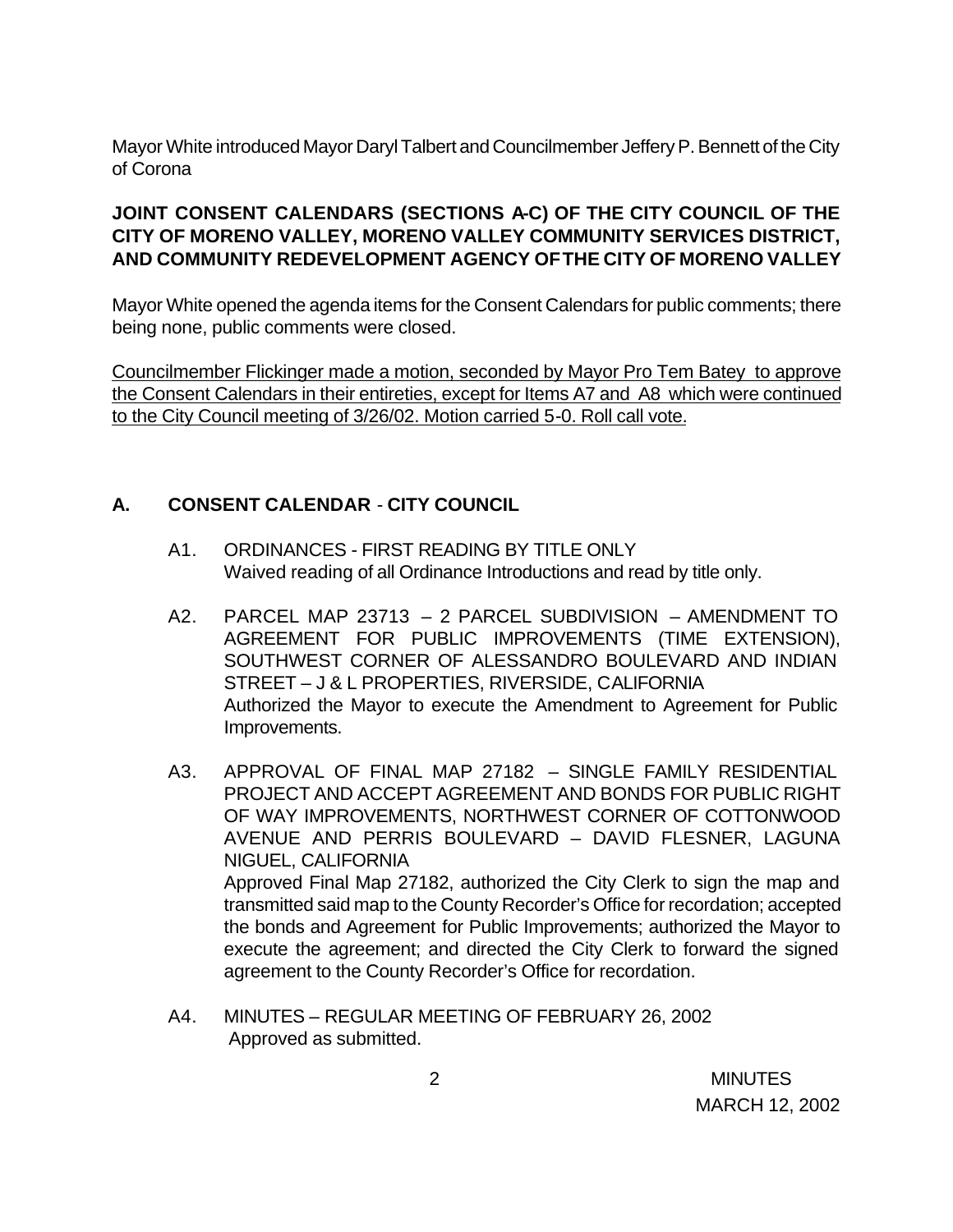- A5. AUTHORIZATION TO AWARD THE CONSTRUCTION CONTRACT FOR FISCAL YEAR 2000/2001 ANNUAL PAVEMENT RESURFACING PROGRAM, PROJECT NO. 00-12556330 Awarded the construction contract for the Fiscal Year 2000/2001 Annual Pavement Resurfacing Program to R.J. Noble Company, 15505 East Lincoln Avenue, Orange, California 92865, as the lowest responsible bidder; authorized the Mayor to execute a contract agreement with R.J. Noble Company; and authorized the issuance of a Purchase Order to R.J. Noble Company in the amount of \$984,816.43 (the amount of bid plus 10% contingency) when both parties have signed the contract (Account No. 125.56330).
- A6. PURCHASE OF DIGITAL ORTHOPHOTOGRAPHY LAND BASE PROJECT Awarded the purchase of a digital orthophotography land base project in the amount of \$143,873.00 from Landata Airborne Systems, Inc. of Irvine, California.
- A8. APPROVAL OF FINAL MAPS 29143-2, 29143-3, 29143-4, 29143-5, 29143-6 AND 29143 – SINGLE FAMILY RESIDENTIAL PROJECTS AND ACCEPT AGREEMENTS AND BONDS FOR PUBLIC RIGHT OF WAY IMPROVEMENTS – SOUTH OF EUCALYPTUS AVENUE, EAST OF DAY STREET, AND NORTH OF COTTONWOOD AVENUE – WESTERN PACIFIC **HOUSING**

Continued to the City Council meeting of 3/26/02 at the request of staff.

## **B. CONSENT CALENDAR** - **COMMUNITY SERVICES DISTRICT**

- B1. ORDINANCES FIRST READING BY TITLE ONLY Waived reading of all Ordinance Introductions and read by title only.
- B2. MINUTES REGULAR MEETING OF FEBRUARY 26, 2002 Approved as submitted.

#### **C. CONSENT CALENDAR** - **COMMUNITY REDEVELOPMENT AGENCY**

- C1. ORDINANCES FIRST READING BY TITLE ONLY Waived reading of all Ordinance Introductions and read by title only.
- C2. MINUTES REGULAR MEETING OF FEBRUARY 26, 2002 Approved as submitted.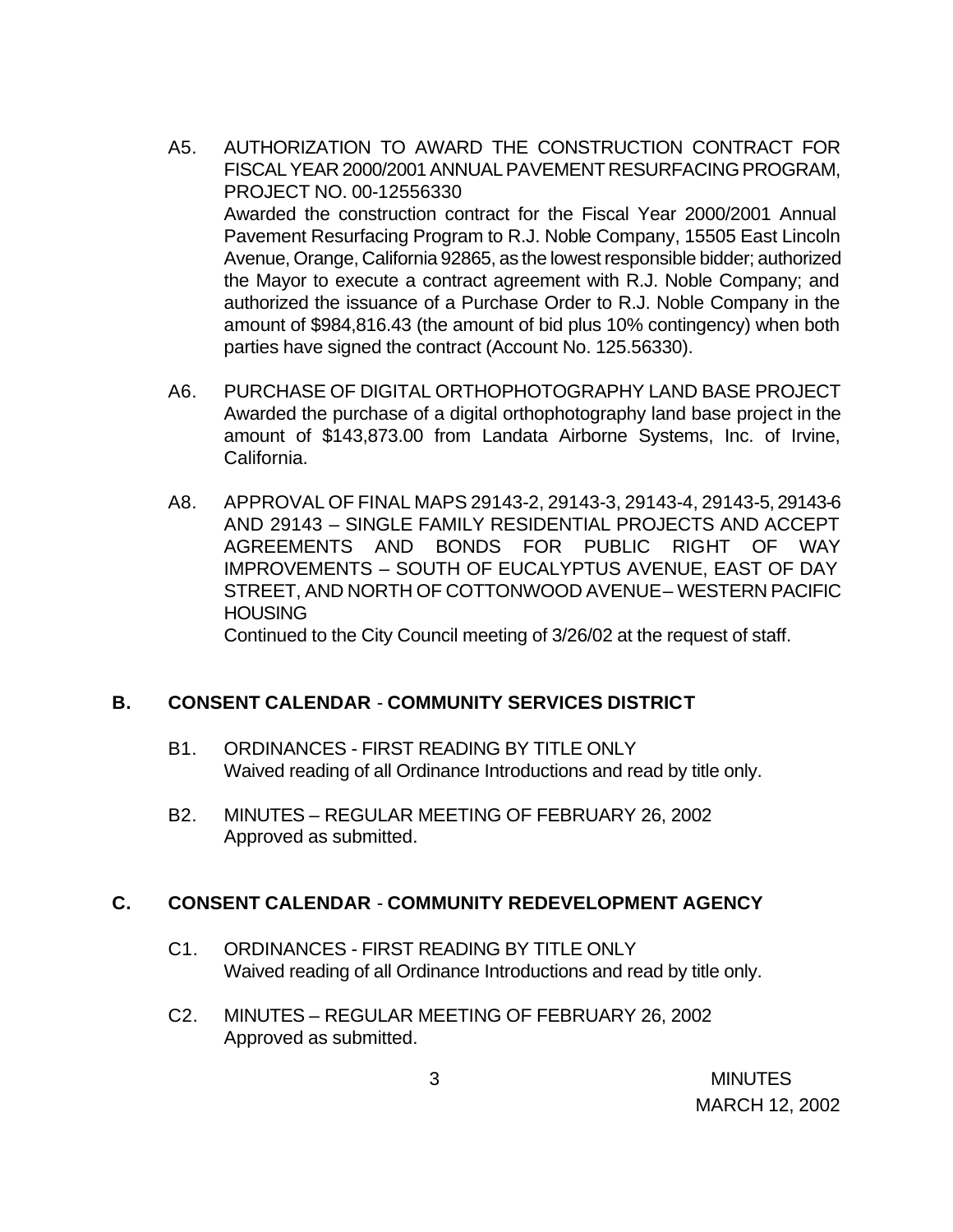### **D. PUBLIC HEARINGS - NONE**

## **E. ITEMS REMOVED FROM CONSENT CALENDARS FOR DISCUSSION OR SEPARATE ACTION**

- A7. FIFTH AMENDMENT TO POLICE CONTRACT Councilmember Flickinger made a motion, seconded by Mayor Pro Tem Batey to continue the item to the Council meeting of 3/26/02. Motion carried unanimously.
- **F. REPORTS**

### **AGENDA ORDER**

F5. APPOINTMENT TO THE PLANNING COMMISSION

Mayor White opened the agenda item for public comments; there being none, public comments were closed.

Councilmember Stewart made a motion, seconded by Councilmember West to appoint Rick DeJong for a term expiring January 1, 2003. Motion carried 5-0. Roll call vote.

F1. FISCAL ISSUES OF CONCERNS TO CITIES – ORAL PRESENTATION BY MAYOR DARYL TALBERT AND COUNCILMEMBER JEFFERY P. BENNETT OF THE CITY OF CORONA

President White opened the agenda item for public comments, which were received by Pete Bleckert.

#### **Councilmember Stewart left the meeting at 7:08 p.m.**

F2. REPORT TO CONSIDER PUBLIC COMMENTS REGARDING COMMUNITY SERVICES DISTRICT ZONE B (RESIDENTIAL STREET LIGHTING) MAIL BALLOT PROCEEDING FOR TENTATIVE TRACT 30301 (AND ALL AFFECTED PHASES)

President White opened the agenda item for public comments; there being none, public comments were closed.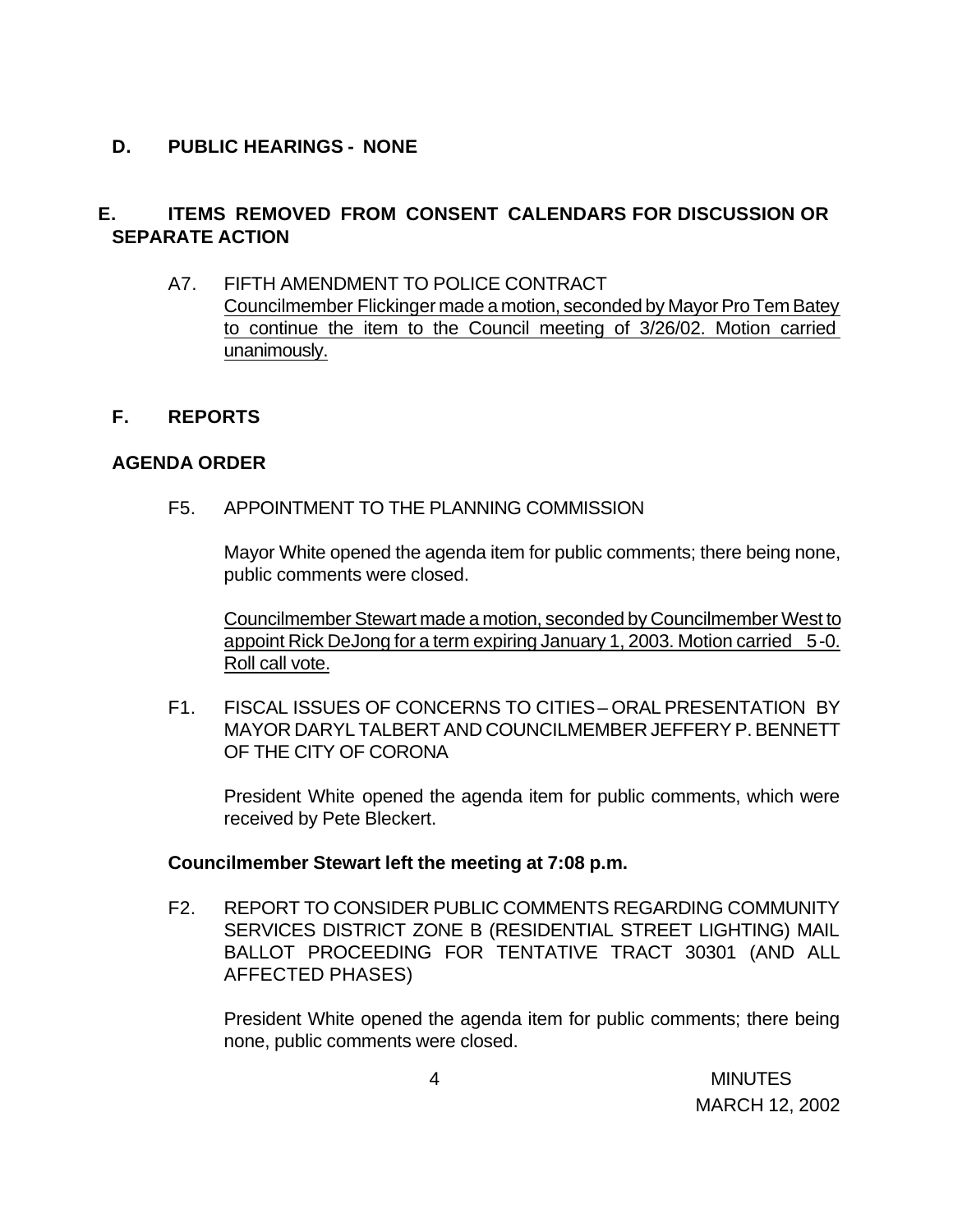The City Council, acting in their respective capacities as President and Members of the Board of Directors of the Moreno Valley Community Services District (CSD), accepted public comments regarding the proposed inclusion of Tentative Tract 30301 (and all affected phases) into the CSD Zone B (Residential Street Lighting) and the annual service charge.

#### **AGENDA ORDER**

- F8. RIVERSIDE COUNTY INTEGRATED PROJECT AND RELATED ISSUES:
	- F8a. PROPOSED AGREEMENT BETWEEN THE COUNTY OF RIVERSIDE AND THE CITIES OF CORONA, MORENO VALLEY AND RIVERSIDE RELATED TO THE ESTABLISHMENT OF CERTAIN STANDARDS FOR DEVELOPMENT WITHIN THE COUNTY

Mayor White opened the agenda item for public comments, which were received by Pete Bleckert.

Councilmember Flickinger made a motion, seconded by Mayor Pro Tem Batey to adopt the proposed Agreement between the County of Riverside and the Cities of Corona, Moreno Valley and Riverside, as revised by the County on 3/12/02, related to the establishment of certain standards for development within the County, with dialogue to continue with the County. Motion carried 4-0-1, Councilmember Stewart absent. Roll call vote.

F8c. TRANSPORTATION UNIFORM MITIGATION FEE (TUMF) RESOLUTION FOR WESTERN RIVERSIDE COUNTY

Mayor White opened the agenda item for public comments; there being none, public comments were closed.

Mayor Pro Tem Batey made a motion, seconded by Councilmember Flickinger to approve Resolution No. 2002-17, conditionally upon the County's approval of an identical resolution. Motion carried 40-1, Councilmember Stewart absent. Roll call vote.

Resolution No. 2002-17

A Resolution of the City Council of the City of Moreno Valley, California, Regarding Participation in the Transportation Uniform Mitigation Fee (TUMF)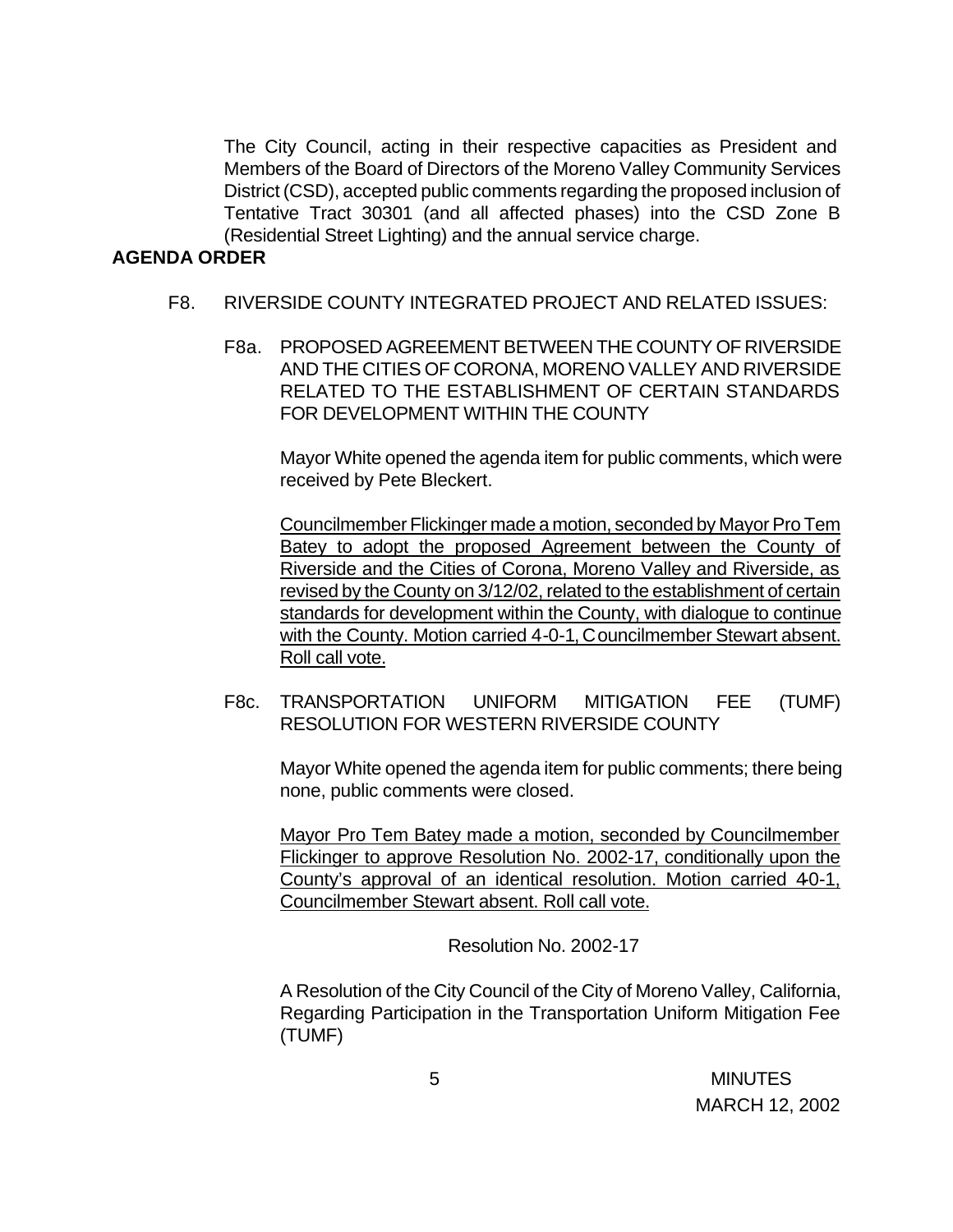## F8d. RESOLUTION REGARDING CITY PARTICIPATION IN THE RIVERSIDE COUNTY MULTI-SPECIES HABITAT CONSERVATION PLAN

Mayor White opened the agenda item for public comments; there being none, public comments were closed.

Councilmember Flickinger made a motion, seconded by Mayor Pro Tem Batey to approve Resolution No. 2002-08 regarding city participation in the Riverside County Multi-Species Habitat Conservation Plan. Motion carried 4-0-1, Councilmember Stewart absent. Roll call vote.

Resolution No. 2002-08

A Resolution of the City Council of the City of Moreno Valley Regarding Participation in the Riverside County Integrated Project (RCIP), Including the Multi-Species Habitat Conservation Program (MSHCP) **Component** 

## **RECESS; RECONVENE**

F3. 2002 CITIZEN OPINION SURVEY RESULTS

Mayor White opened the agenda item for public comments, which were received by Pete Bleckert and Ray Hosman.

Mayor White made a motion, seconded by Councilmember West to accept, receive and file the findings of the 2002 Citizen Opinion Survey prepared for the City of Moreno Valley by MUSE Consulting, Inc. Motion carried 4-0-1, Councilmember Stewart absent. Roll call vote.

F4. AUTHORIZATION TO AWARD CONSTRUCTION CONTRACT FOR COLLEGE PARK FIRE STATION NO. 91 AND AUTHORIZE THE TRANSFER OF FUNDS - PROJECT NO. 00-4372540

Mayor White opened the agenda item for public comments, which were received by Pete Bleckert and Ray Hosman.

Councilmember West made a motion, seconded by Councilmember Flickinger to award the construction contract for College Park Fire Station No. 91 to Howard C. Edmiston Construction, Inc., 9573 Sierra Avenue, Fontana, California 92335, the lowest responsible bidder; authorized the Mayor to execute a contract with Howard C. Edmiston Construction, Inc.;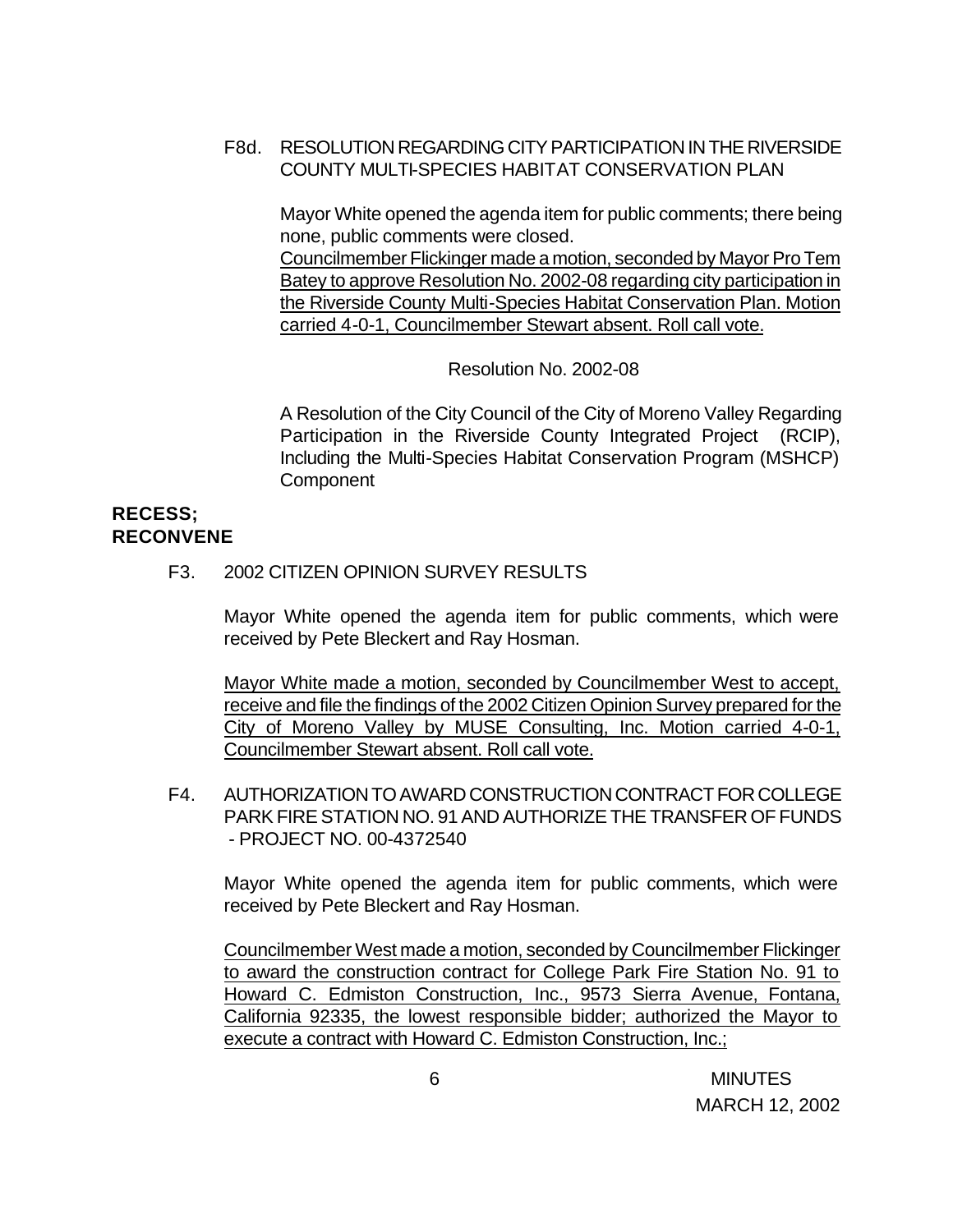authorized the issuance of a Purchase Order to Howard C. Edmiston Construction, Inc. in the amount of \$2,145,000 (the amount of bid plus 10% contingency) when the contract has been signed by all parties (Account No. 434.72530); and authorized the transfer of \$185,000 from the unallocated Capital Reserve Fund to the Fire Capital Projects Fund (Account No. 434.72530). Motion carried 4-0-1, Councilmember Stewart absent. Roll call vote.

### **AGENDA ORDER**

F6. APPROVAL OF THE CSA 152 2002/2003 FISCAL YEAR STORMWATER PROTECTION PROGRAM BUDGET (NPDES)

Mayor White opened the agenda item for public comments; there being none, public comments were closed.

Councilmember West made a motion, seconded by Mayor Pro Tem Batey to approve the County Service Area (CSA) 152 Budget for FY 2002/03 in the amount of \$420,279 and approve the CSA 152 Assessment per Benefit Assessment Unit (BAU) of \$8.15 per year for FY 2002/03. Motion carried 4-0-1, Councilmember Stewart absent. Roll call vote.

F7. LEGISLATIVE UPDATE

Mayor White opened the agenda item for public comments; there being none, public comments were closed.

Mayor Pro Tem Batey made a motion, seconded by Councilmember West to receive and file the Legislative Status Report. Motion carried unanimously, Councilmember Stewart absent.

F8b. MEASURE A RENEWAL (Informational Oral Presentation by the City Manager)

Mayor White opened the agenda item for public comments; there being none, public comments were closed.

F9. CITY MANAGER'S REPORT (Informational Oral Presentation only – not for Council action)

PUBLIC COMMENTS **ON ANY SUBJECT NOT ON THE AGENDA** UNDER THE JURISDICTION OF THE CITY COUNCIL ARE AS FOLLOWS:

Daryl Terrell – Address matter of record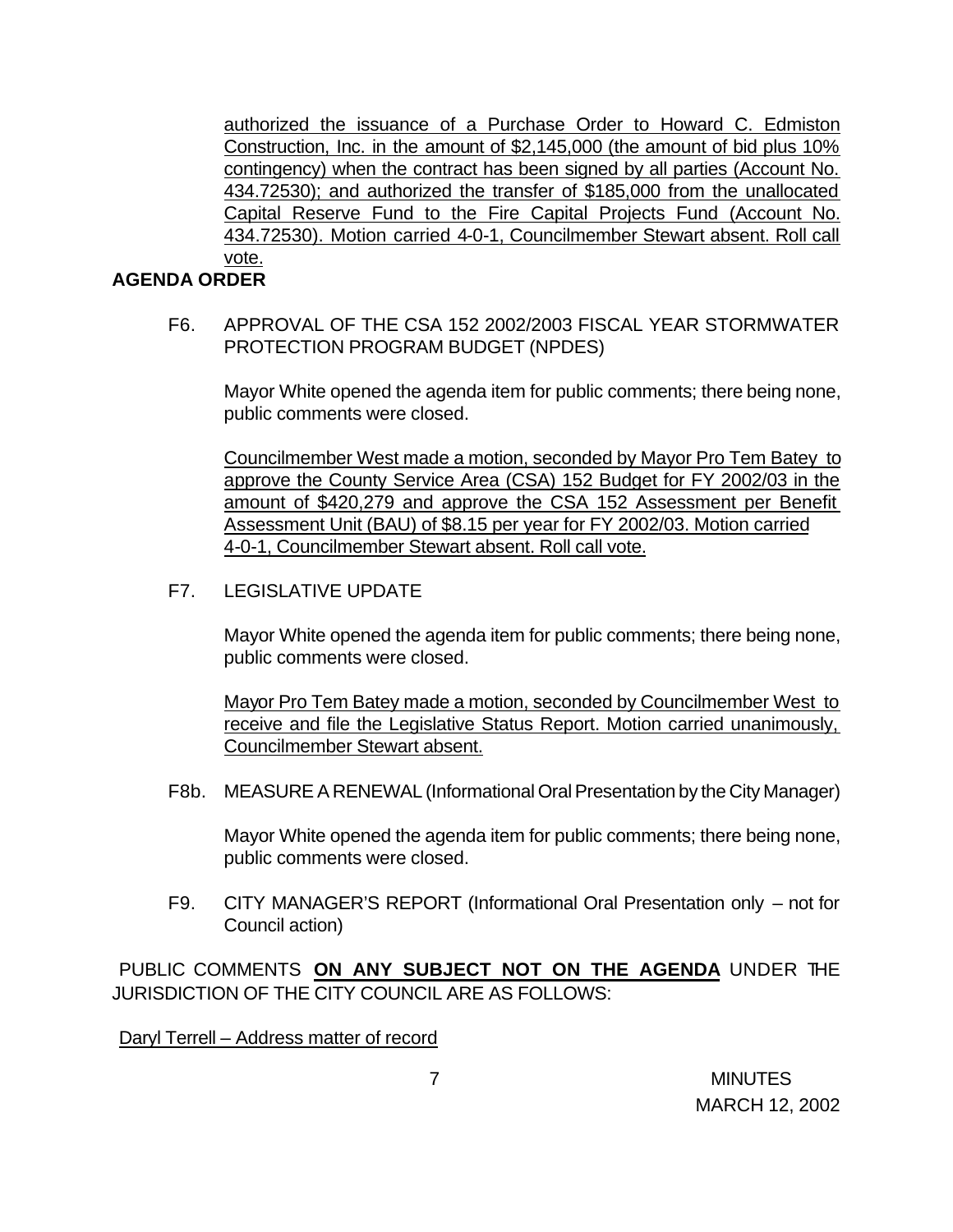1) September  $11<sup>th</sup>$  terrorist attacks – impact on all citizens

## Pete Bleckert – Address matter of record

- 1) Grant for library
- 2) Utility User's Tax
- 3) Displeasure with bailiff
- 4) Supervisory race

## Ray Hosman – Address matter of record

- 1) Supervisory race
- 2) Moreno Valley needs to be "business friendly"

## Priscilla Banks – 13560 Searson Dr.

- 1) Congratulated Councilmember Flickinger for running a "clean" campaign for Supervisor
- 2) Staffing of new library
- 3) Skateboard park
- 4) Funding for police and fire

## Cathy Mitchell – 1823 Ardos St.

1) Spoke on behalf of Rotary Club – fundraiser for India earthquake victims

## Rob Attride – Woodcrest Residents Association

1) Questioned the MOU with County

## **CLOSING COMMENTS AND/OR REPORTS OF THE CITY COUNCIL, COMMUNITY SERVICES DISTRICT, OR COMMUNITY REDEVELOPMENT AGENCY**

## Mayor Pro Tem Batey

1) Stated he is in favor of bringing more businesses to Moreno Valley and will be meeting with the Chamber of Commerce regarding the issue

## Councilmember West

1) Thanked Linda Guillis for her participation with the HUD rehabilitation program

## Mayor White

1) Stated that the Supervisory race was an example of democracy in action

# **G. LEGISLATIVE ACTIONS**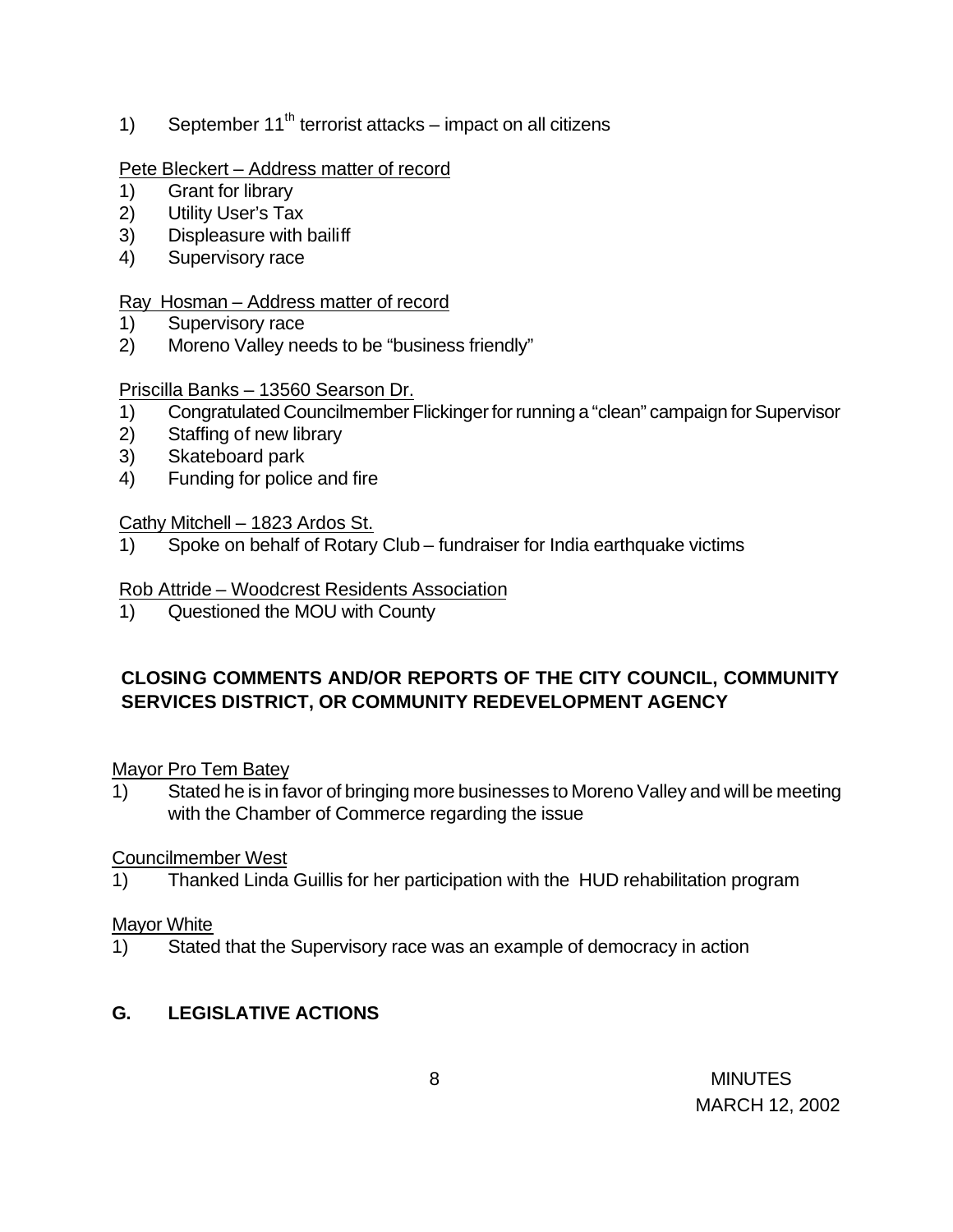### ORDINANCES - 1ST READING AND INTRODUCTION

G1. ADOPTION OF ORDINANCE NO. 598 (RECEIVED FIRST READING AND INTRODUCTION FEBRUARY 26, 2002 ON A 5-0 VOTE)

Mayor White opened the agenda item for public comments; there being none, public comments were closed.

Councilmember Flickinger made a motion, seconded by Mayor Pro Tem Batey to adopt Ordinance No. 598. Motion carried 4-0-1, Councilmember Stewart absent. Roll call vote.

### Ordinance No. 598

An Ordinance of the City Council of the City of Moreno Valley, California, Approving a Specific Plan Amendment (P01-049) to the Moreno Valley Industrial Area Plan (SP No. 208), Allowing for the Vacation of Nandina Avenue between Perris Boulevard and Kitching Street

ORDINANCES - 2ND READING AND ADOPTION - NONE

ORDINANCES - URGENCY ORDINANCES – NONE

#### RESOLUTIONS

## G2. RESOLUTION FOR THE ABATEMENT OF PUBLIC NUISANCES

Mayor White opened the agenda item for public comments; there being none, public comments were closed.

Councilmember West made a motion, seconded by Mayor Pro Tem Batey to adopt Resolution No. 2002-16. Motion carried 4-0-1, Councilmember Stewart absent. Roll call vote.

Resolution No. 2002-16

A Resolution of the City Council of the City of Moreno Valley, California, Confirming Statements of Costs Against Real Property Located in the City of Moreno Valley, for Abatements of Public Nuisances and Direction that Said Statements of Costs Constitute a Lien Upon Said Properties